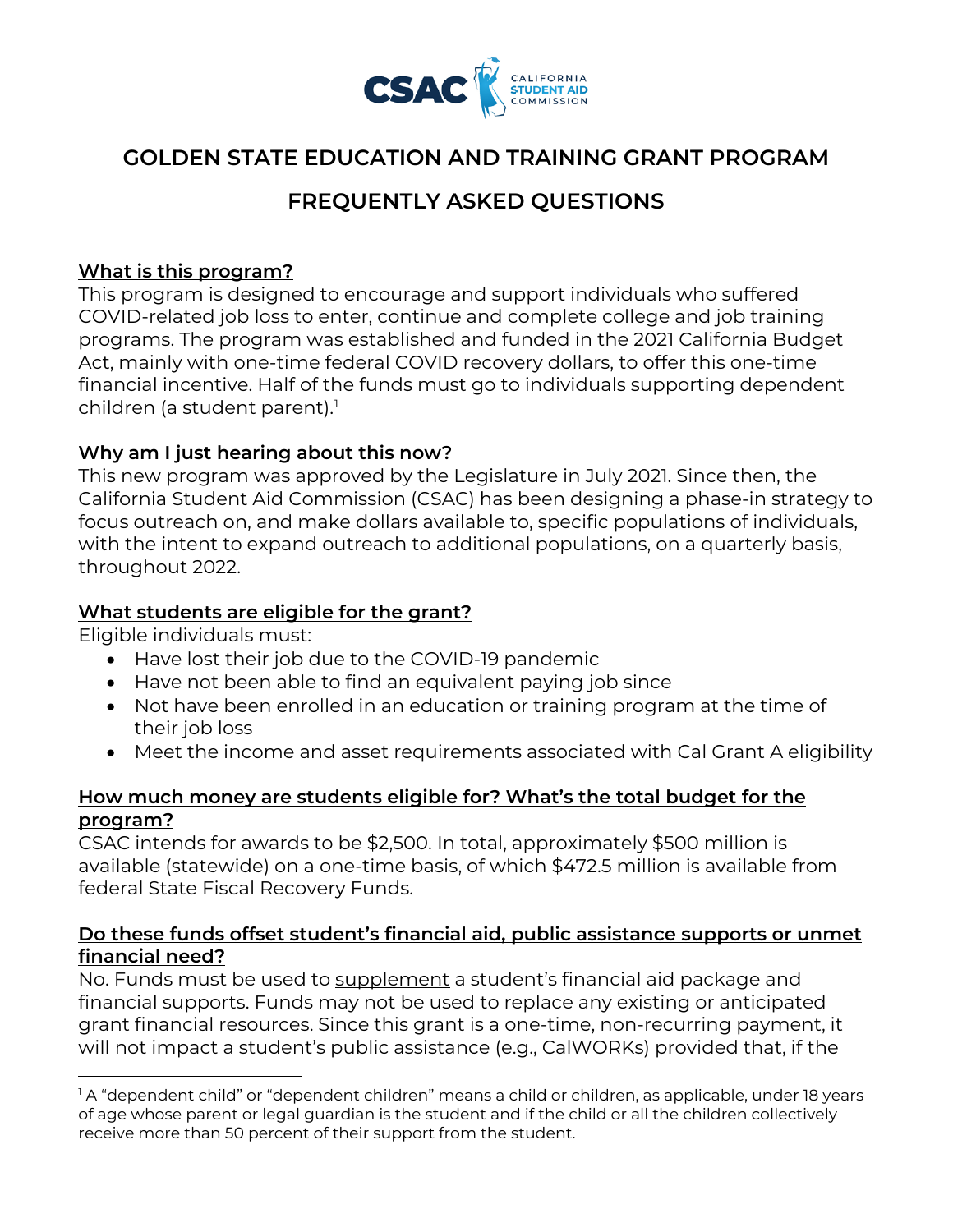student elects to save the grant, their savings do not exceed the \$10,000 statutory maximum.

## **Are the grants given to students considered taxable income?**

The GSETGP Grants are considered disaster relief payments and will not be treated as income for the purposes of federal taxation.

## **Are the grants considered financial aid, and considered in the context of other financial aid students may be receiving?**

As specified by the United States Department of Education, the grant is not counted as income for calculating a family's Expected Family Contribution (EFC) under the Federal Methodology or as estimated financial assistance for packaging purposes.

## **Do colleges provide matching funds?**

To the extent practicable, colleges are encouraged to match the GSETGP grants with college, private or other resources.

## **Where can individuals enroll using this grant?**

Phase 1 is limited to public colleges and universities. In future phases, regional K12 Adult Education and Community College Non Credit programs, and approved training programs will be eligible to receive funds. Individuals enrolled in only these institutions are eligible to receive a grant. Grant funding should be used to access an educational program or qualified training program at an institution of higher education or to obtain training from a provider that is included on the state's Eligible Training Provider List.

#### **Are individuals enrolled in a bachelor's degree program or Graduate Program eligible for the grant?**

 Yes, as long as these individuals were not enrolled in their program at the time of their job loss.

#### **Are individuals who were not formally laid off, but had a decrease in wages due to COVID-19, eligible for the grant?**

 To be a displaced worker, individuals would have to had lost their jobs completely, and not just experience a decrease in wages or business.

## **Will applicants need to fill out a FAFSA or California Dream Act application to apply?**

 Act application. No. This program is outside the traditional student financial aid system and will use a separate stand-alone application that can be accessed on CSAC's website. That said, we always encourage students enrolling in college to complete the FAFSA or Dream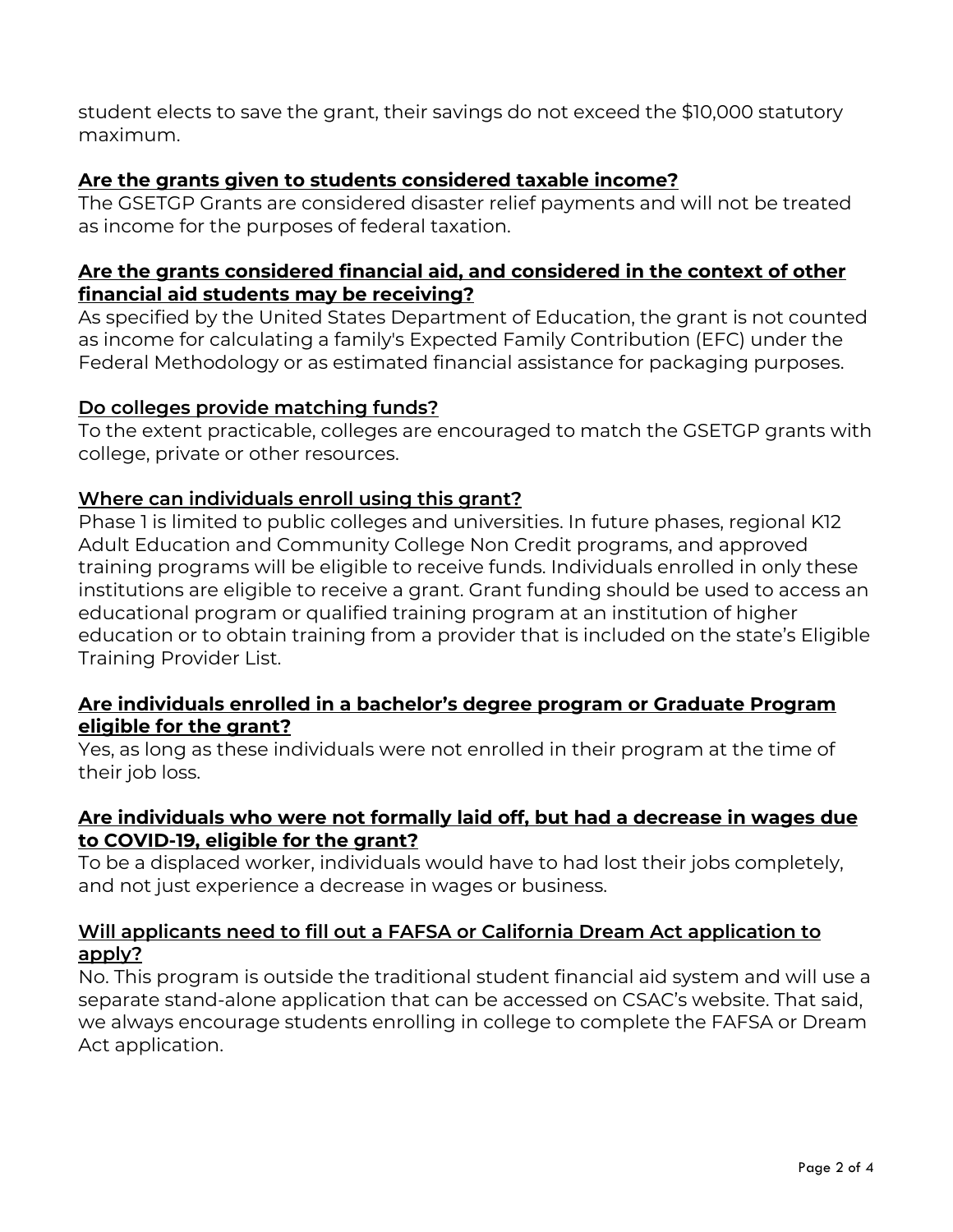## **How will individuals know about this grant opportunity?**

 During Phase 1 CSAC is using FAFSA/Dream Act data to focus the promotion of this grant directly to students (via email). CSAC has also outreached to campus-based programs serving low-income student parents to better promote the program.

### **Why is CSAC implementing this program in phases?**

This is a new program for CSAC that does not use the FAFSA/Dream Act Application as the basis for the award. As such, we needed to put new systems in place, including direct outreach to potential applicants and a stand-alone application. We want the opportunity to test those systems rather than inviting all individuals to apply at once.

 student parents, in particular those who are receiving CalWORKs assistance Additionally, the implementing statute requires that half the program dollars be awarded to student parents. To this end, CSAC chose to focus initially (in Phase 1) on (through the county) for themselves and/or their child(ren).

#### **When will the Phase 1 online application be "live"?**

Beginning in mid-March 2022, individuals will be able to <u>apply online</u>.

#### **How complicated is the application?**

The application is brief and simple. Students will be asked to login to their existing CSAC account, or be asked to create one.

 will be required to complete a short, supplemental application form to verify Students with a FAFSA or California Dream Act application on file will not need to provide financial information. Those without those financial aid applications on file financial eligibility for this program.

The application form will ask up front if a student and/or their child(ren) are receiving support from their local county CalWORKs program. If they certify "yes" the application will bypass the need to input income and asset data.

#### **Are student parents eligible to apply throughout the program?**

Yes. We will continue to accept applications from each of the prior phases throughout the entirety of the program timeline.

#### **Are undocumented students eligible to apply and receive funding?**

Yes, undocumented students are eligible for state funds and encouraged to apply to the program. Undocumented students with a California Dream Act ID will be able to apply using the online application. Undocumented students without a California Dream Act ID should reach out to CSAC at [GSETGP@csac.ca.gov](mailto:GSETGP@csac.ca.gov) to receive a short, supplemental application form to verify income and other eligibility criteria.